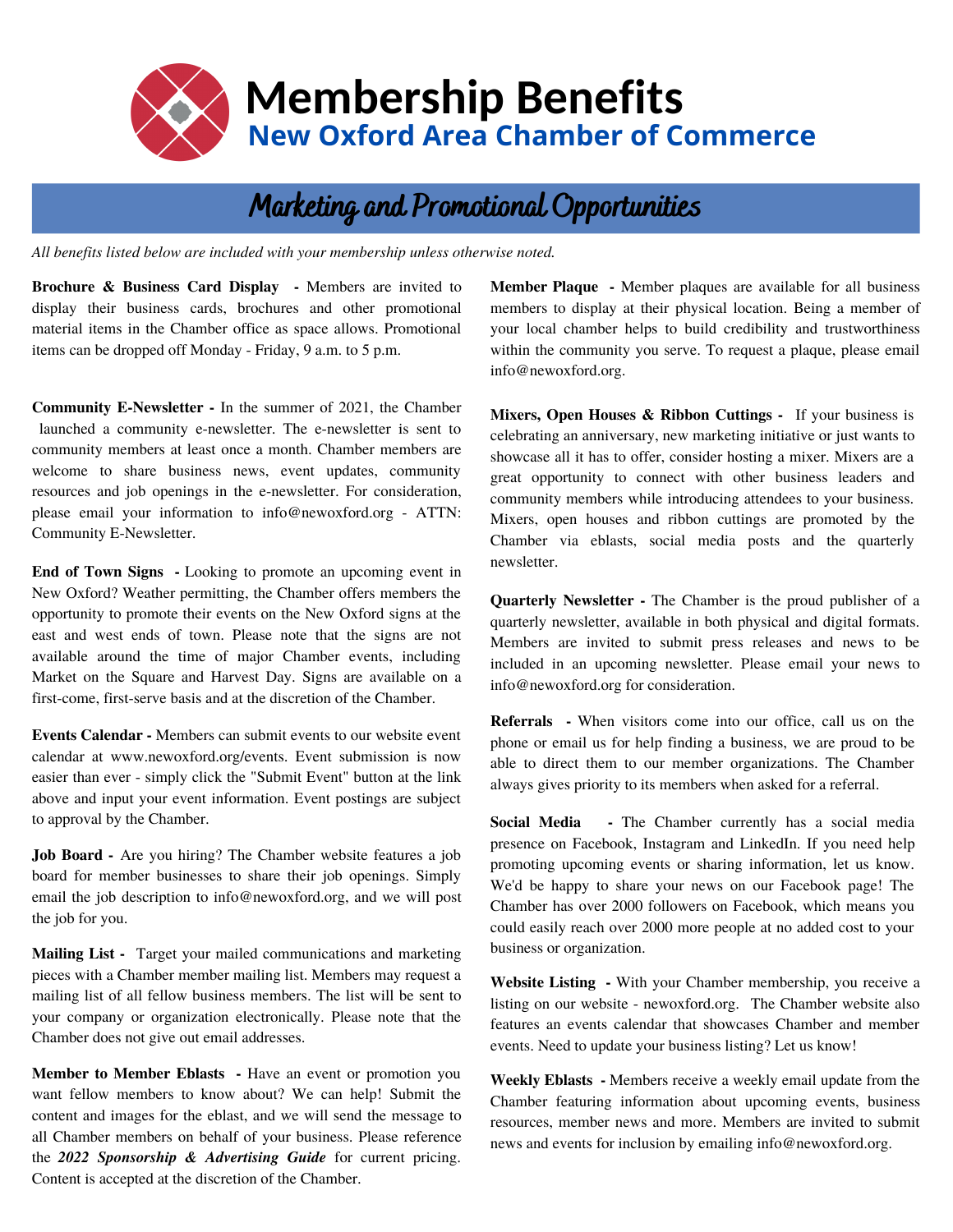#### Educational Opportunities

**Central Penn Partnership -** Through our partnership with Central Penn College, we are pleased to offer our members an exclusive scholarship opportunity. Central Penn offers a variety of careerfocused programs, including business administration, accounting, IT, marketing, communications, legal studies, healthcare, criminal justice and homeland security management. Central Penn has certificate, associate, bachelor's and master's programs available. There are a limited number of scholarships available annually, so please reach out to us if you or one of your employees is interested in taking advantage of this opportunity.

**Lunch & Learns -** Held quarterly, our Lunch & Learn series features programming relevant to both your professional and personal life. Topics vary each quarter; past topics include social media marketing and personal wellness. Sponsorships are available for this program. Have an idea for a future Lunch & Learn or interested in being a future speaker? Reach out to us!

#### Business Services

**IDC -** The New Oxford Industrial Development Corporation (IDC) was established to advance, promote, attract, stimulate, rehabilitate and revitalize commerce, industrial, civic and manufacturing interests in and around New Oxford. The IDC is the lending arm of the Chamber, which provides low interest loans for businesses in the 17350 zip code. All loans are reviewed by the IDC committee and recommended to the New Oxford Board of Directors for final approval. Funds can be used for business real estate purchases, renovations and façade improvements and business expansions. Machinery and equipment purchases are also eligible for loans. Working capital loans will be considered with strong collateral required. For more information, please visit: newoxford.org/idc.

**PCI Insurance -** As a member of our Chamber, your business or organization may be eligible for insurance through PA Chamber Insurance (PCI). PCI group acts as a broker, so each company is viewed as its own entity. In 2021, PCI announced a new Health Benefit Alliance (HBA) opportunity. The HBA program offers health insurance benefits for businesses of all sizes. The HBA partnership is a fully ACA-compliant program that offers a variety of comprehensive co-pay health plans for businesses and their employees. To request additional information, please email us at info@newoxford.org.

# Networking Opportunities

**Breakfasts -** The Chamber hosts three general membership breakfasts annually. The purpose of the breakfasts is to welcome the Chamber's newest members, celebrate member achievements and allow our members to form new connections.

**Mixers -** Looking to meet like-minded business professionals? Be sure to attend a Chamber mixer. Mixers are a great way to connect with fellow business leaders and community members. If you are interested in potentially hosting a mixer, please refer to the *Marketing and Promotional Opportunities* section.

# Sponsorship & Advertising Opportunities

Please refer to the **2022 Sponsorship & Advertising Guide** for information about event and program sponsorship as well as digital marketing and advertising opportunities.

# Discounts & Exclusive Pricing

Chamber members receive exclusive member pricing on all Chamber events, including Market on the Square, the Harvest Day Festival & Parade, breakfasts, Lunch & Learns and the Annual Awards Banquet.